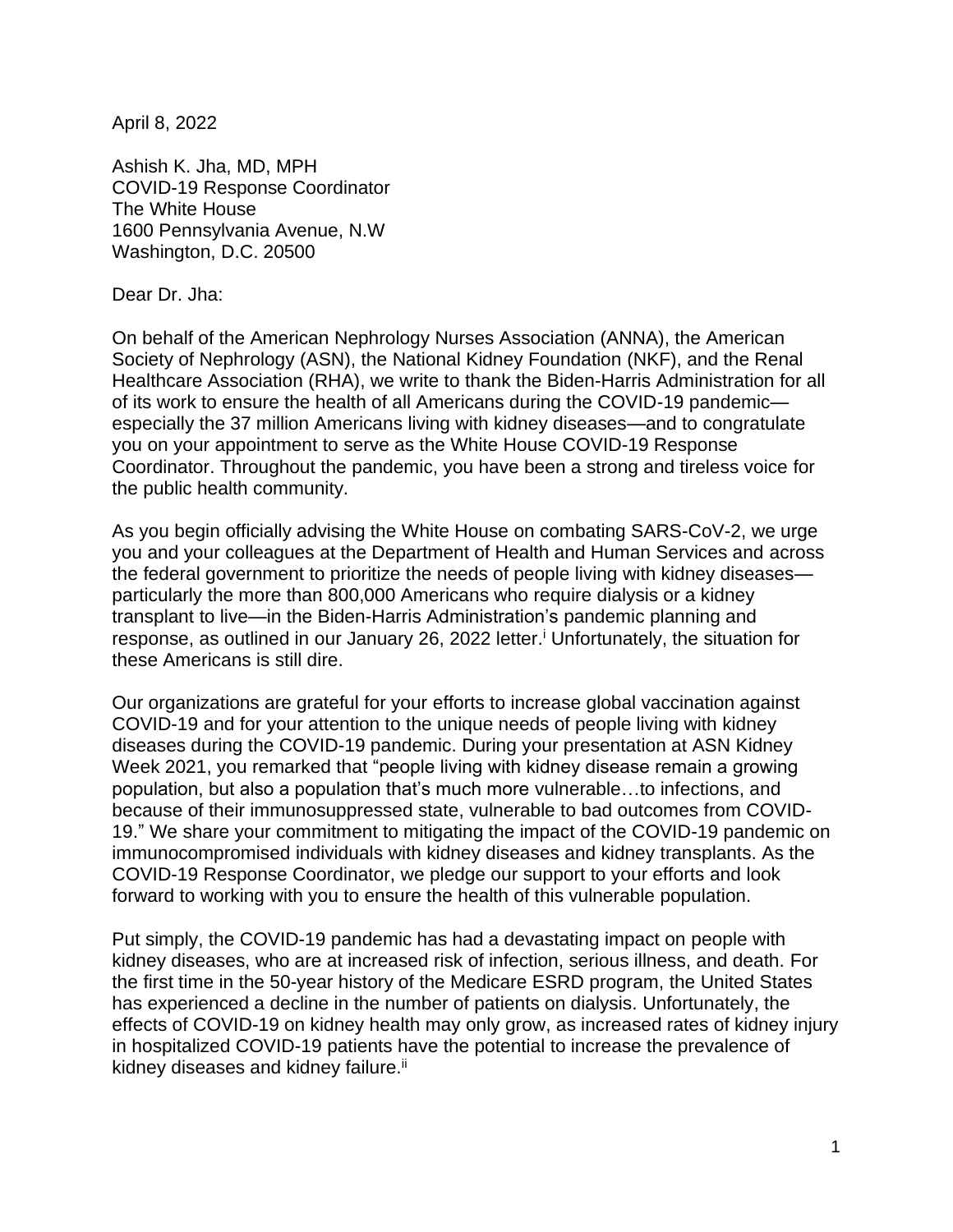We are grateful for the progress that has been made in our understanding of the impact of COVID-19 on kidney health and the provision of optimal care during the pandemic. For example, through close partnership with the federal government, COVID-19 vaccinations and monoclonal antibody therapies are now provided at dialysis clinics and clinicians can utilize regulatory flexibility to provide care via telehealth. Unfortunately, gaps in the collective response to the pandemic perpetuate. Despite their vulnerability, individuals with advanced kidney diseases have not been prioritized along with others who are moderately to severely immunocompromised resulting in delays in access to vaccines within dialysis units last year and, despite clear evidence of reduced antibody response and decline in antibody titers, a failure to prioritize individuals on dialysis and with advanced kidney disease for third—and now fourth—doses of vaccines.

Ensuring an adequate response to the COVID-19 pandemic is also of paramount importance for achieving equity in kidney health. People of Black/African American, Hispanic/Latino, American Indian/Alaska Native, Asian American, or Native Hawaiian/Other Pacific Islander are significantly more likely than White Americans to experience kidney diseases and kidney failure, and are disproportionately impacted by COVID-19.iii For instance, Black Americans experience a 60% higher prevalence of kidney diseases than White Americans, are three times more likely to develop kidney failure than White Americans, and represent 34% of COVID-19 related deaths despite making up 12% of the population.<sup>iv, v</sup> Our organizations are fully committed to making every effort possible to promote diversity, equity, and inclusion among kidney health professionals as well as pursue health care justice for people with kidney diseases.

The BA.1 Omicron subvariant has been widespread among dialysis patients and staff, causing serious illness, supply and staff shortages, and strain on kidney health professionals. These shortages have resulted in facility closures, shortened treatment times, and backlogs in moving patients among dialysis, hospitals, and Skilled Nursing Facilities (SNFs), ultimately impacting the care of dialysis patients who rely on the continuity and stability of facilities that provide a treatment that patients cannot live without.

As the United States prepares for future variants, including the BA.2 Omicron subvariant surging across China and Europe and quickly becoming dominant in the United States, our organizations renew our call for the Biden-Harris Administration to prioritize the needs of people with kidney diseases to protect this vulnerable population. Specifically, we urge the administration to work with stakeholders to:

- Alleviate supply crises at dialysis facilities due to supply chain challenges and staff shortages. This situation has varied widely by geography and by facility size; therefore, we stand ready to work with your office and dialysis providers to ensure a streamlined process alleviating stress points along the supply chain and at facilities.
- Ensure dialysis facilities continue to receive high-level, government-approved face masks and other personal protective equipment as the federal government considers ending the COVID-19 public health emergency declaration.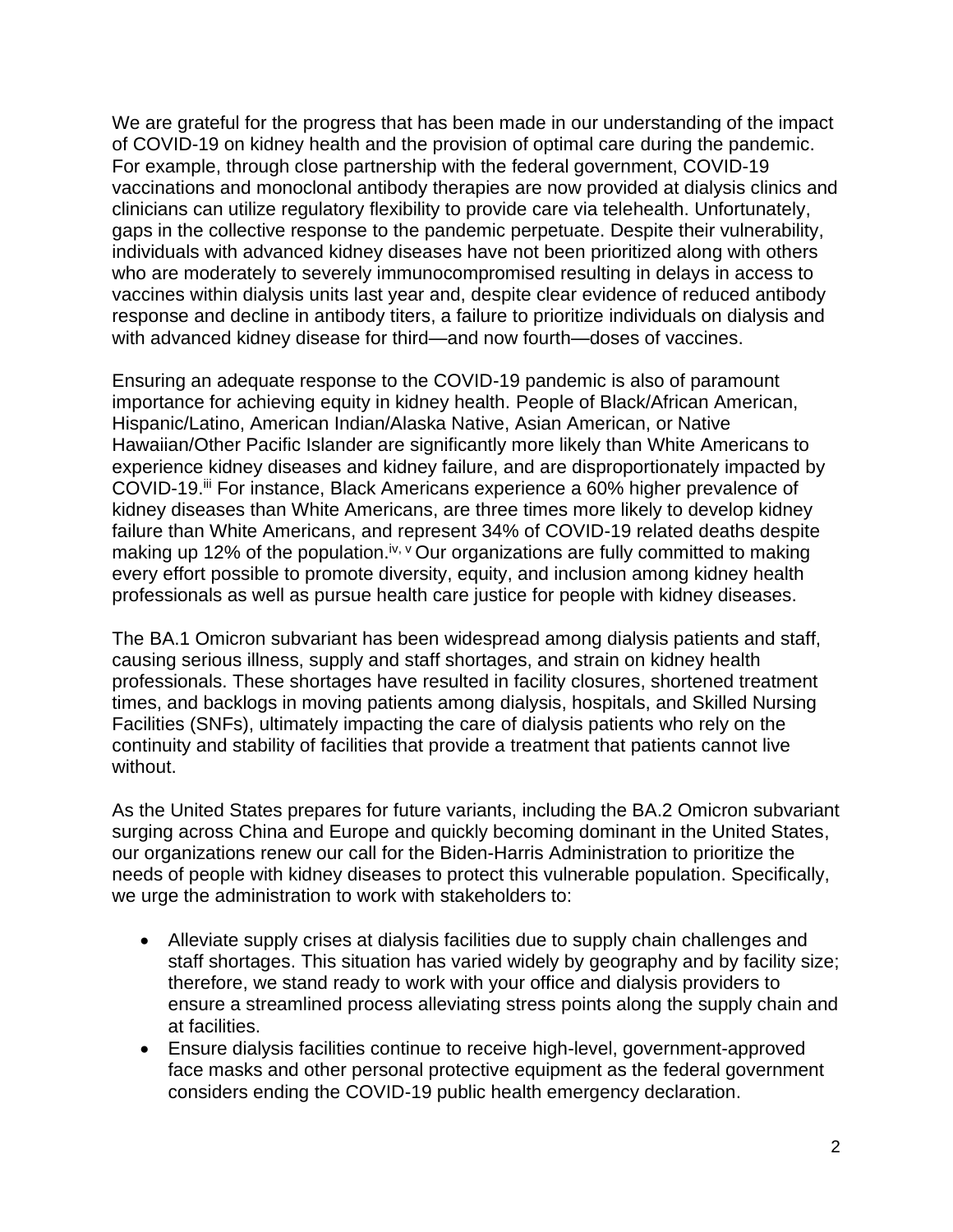- Support accelerated manufacturing and distribution of monoclonal antibodies for COVID-19 infection that provide additional prophylactic benefit to immunocompromised populations, including individuals with advanced kidney diseases and kidney failure.
- Prioritize dialysis patients and staff for access to novel COVID-19 therapeutics.
- Urge the Food and Drug Administration to recognize waning immunity in vaccinated people with kidney failure and provide additional guidance for prescribing treatments and vaccines that are specific for the immunocompromised, including people on dialysis and people living with a kidney transplant.
- Encourage state and federal governments to allow reciprocity for nurses to allow for interstate practice, regardless of whether the state is a compact state, during this acute crisis.
- Provide dedicated research funding to the National Institutes of Diabetes and Digestive and Kidney Diseases to study the impact of COVID-19 on people with kidney diseases. Inconceivably, dedicated kidney health research funding has been excluded in prior COVID-19 funding packages, limiting support for this important research.

ANNA, ASN, NKF, and RHA applaud your commitment to increasing COVID-19 vaccination among people with kidney diseases across the world to "dramatically lower mortality and suffering from this virus." Our organizations urge you to keep people with kidney diseases and those that provide care in mind as you prepare for future COVID-19 variants and surges, and we stand ready to partner with you, your colleagues, policymakers, and other stakeholders to prevent needless suffering and provide the best possible care for the nation's most vulnerable citizens during the pandemic.

Again, thank you and the Biden-Harris Administration. If you have questions or require additional information about these recommendations, please contact Sharon Pearce (NKF) at sharon.pearce@kidney.org, David White (ASN) at dwhite@asn-online.org, Marc Chow (RHA) at mchow@renalhealthcare.org, or Jim Twadell (ANNA) at JWTwaddell@Venable.com.

Sincerely,

Pempez.

Paul M. Palevsky, MD, FASN, FNKF Susan E. Quaggin, MD, FASN President President National Kidney Foundation **American Society of Nephrology** 

Caprice Vanderkeet

President President

Dusen 1

and F. Wet

Caprice Vanderkolk, MS, RN, BC-NE David Walz, MBA, BSN, RN, CNN, FACHE Renal Healthcare Association **American Nephrology Nurses Association**